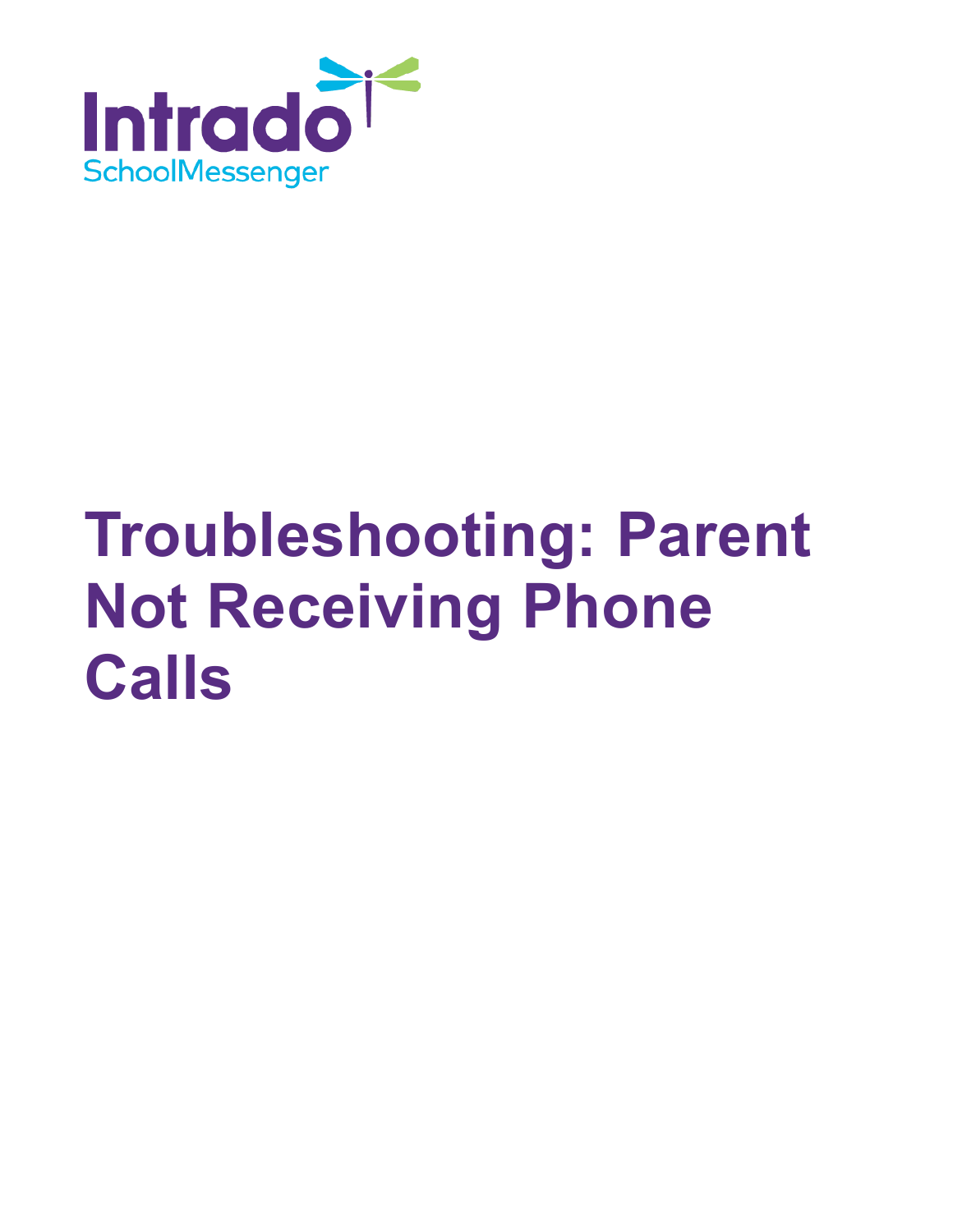

#### **Contents**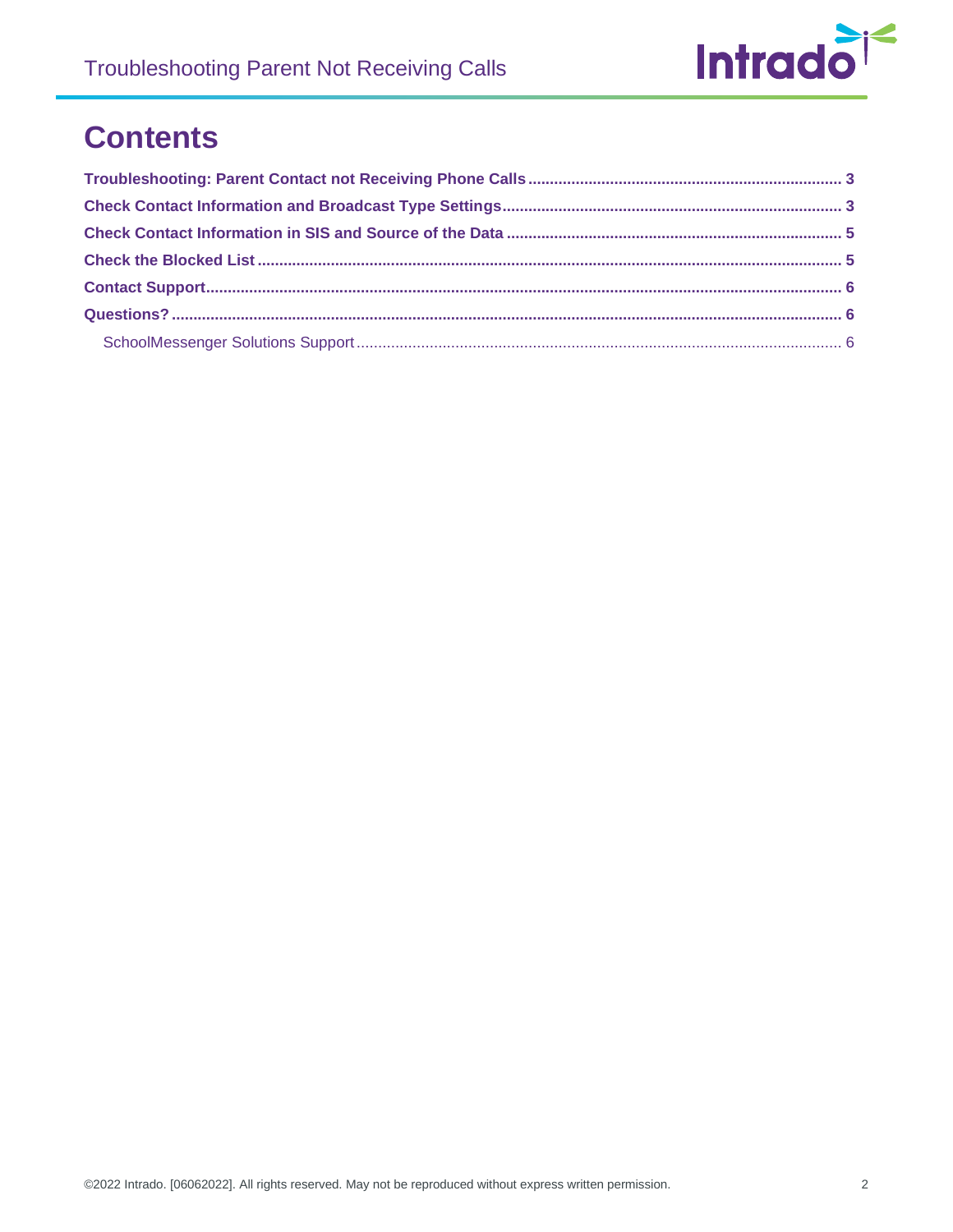

# <span id="page-2-0"></span>**Troubleshooting: Parent Contact not Receiving Phone Calls**

If a parent or other contact reports to you that they have not been receiving your broadcasts, there are several ways to check to see if their information and settings are in order to receive them:

- Check their Broadcast Type settings & verify contact information in the program.  $\bullet$
- Check their contact information in the student information system (SIS) or the source data.  $\bullet$
- Check the Blocked List to see if they have been blocked.

# <span id="page-2-1"></span>**Check Contact Information and Broadcast Type Settings**

Navigate to the **System** tab, then to the **Contacts** sub-tab.

| <b>Dashboard</b>         | <b>Broadcasts</b>           | <b>Reports</b> | System                      | <b>Admin</b> |          |                      |                 |
|--------------------------|-----------------------------|----------------|-----------------------------|--------------|----------|----------------------|-----------------|
| <b>Active Broadcasts</b> | <b>Completed Broadcasts</b> |                | <b>Repeating Broadcasts</b> |              | Contacts | <b>Blocked Lists</b> | <b>Monitors</b> |
|                          |                             |                |                             |              |          |                      |                 |

Use the **Search Options** to find the contact.

| <b>Search Options</b> |                                                                                                   |  |  |  |  |  |
|-----------------------|---------------------------------------------------------------------------------------------------|--|--|--|--|--|
| Search Options        | $\bigcirc$ Search by Rules<br>Search for Person<br><b>Show All Contacts</b><br>Search by Sections |  |  |  |  |  |
| Search <b>O</b>       | Smith                                                                                             |  |  |  |  |  |
| <b>尚</b> Search       |                                                                                                   |  |  |  |  |  |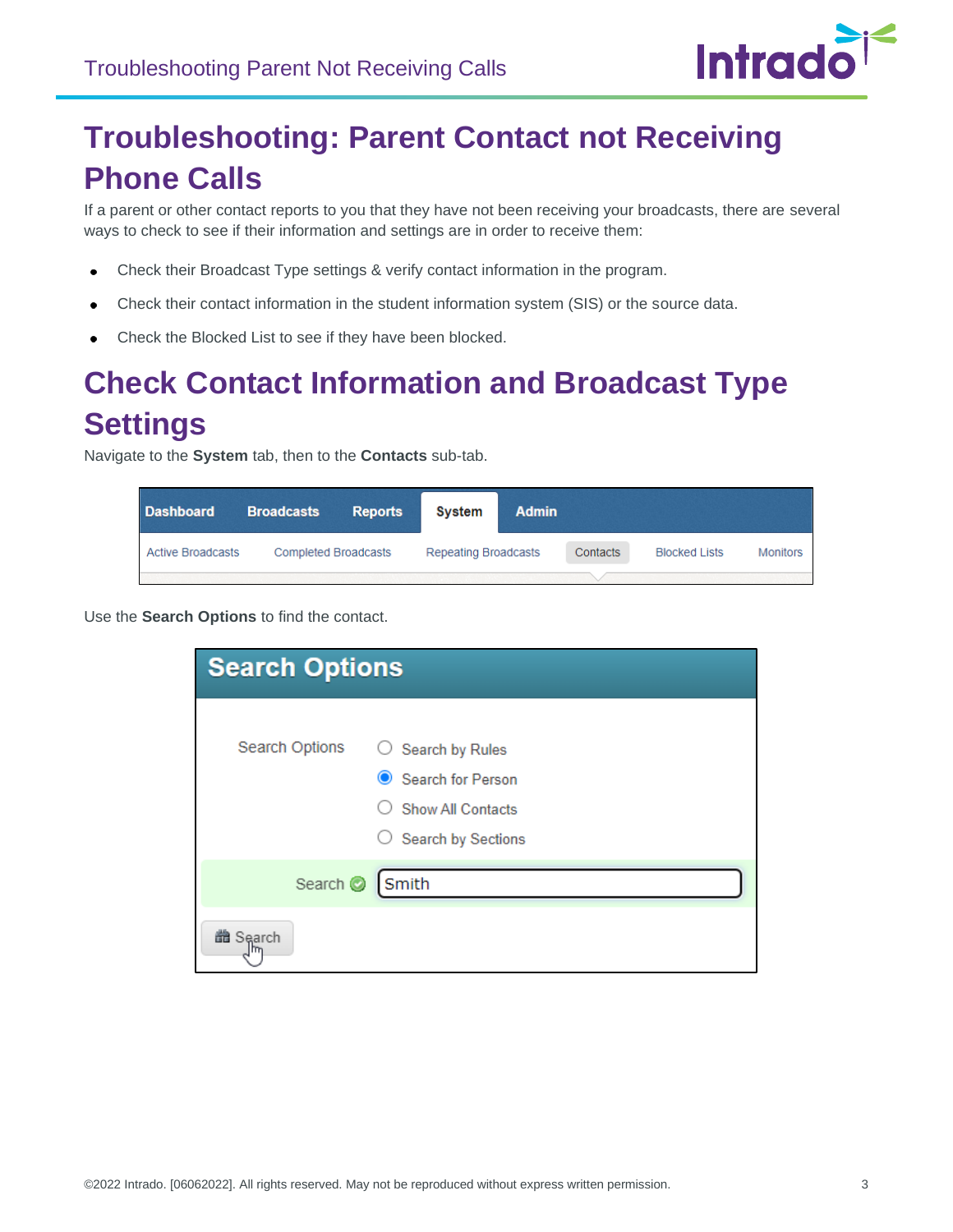

| <b>Search Results</b>                                                                      |                   |                  |  |  |  |  |
|--------------------------------------------------------------------------------------------|-------------------|------------------|--|--|--|--|
| Sort By<br>Show/Hide Fields<br>Last Name $\vee$ First Name $\vee$ - None -<br>$\checkmark$ |                   |                  |  |  |  |  |
| <b>Unique ID</b>                                                                           | <b>First Name</b> | <b>Last Name</b> |  |  |  |  |
| $\frac{102834}{m}$                                                                         | Smith             | Helena           |  |  |  |  |

Click on their **Unique ID** to open their record.

When the record is open, first check the contact information to see if it is correct. If it is not, update the contact information for the contact in the source of the data (such as a student information system). Click **Add** to add the phone number to the Blocked List.

On the same screen, observe the **Broadcast Types** listed to the right of each phone number. There will be a check in the box under each Broadcast Type if that phone number is called when that Broadcast Type is selected. If the box is un-checked, then that phone number will not be called if the broadcast uses that Broadcast Type.

| <b>Contact Details: Phone</b> |         |                                                                        |               |               |               |
|-------------------------------|---------|------------------------------------------------------------------------|---------------|---------------|---------------|
|                               |         | Contact Type Override Destination Consent Emergency Attendance General |               |               |               |
|                               | Phone 1 |                                                                        | $\mathcal{L}$ | <b>Marine</b> | $\mathcal{L}$ |
|                               | Phone 2 |                                                                        | $\sim$        |               |               |
|                               | Email   |                                                                        |               |               |               |

If the **Override** box is checked, it means that there is a manual override placed by someone with access to edit contacts, or the contact has modified their consent in a parent portal of some kind, such as the SchoolMessenger app for Communicate, or one that is related to a SIS like PowerSchool or Skyward that syncs in a special way back to Communicate.

If it is a manual override, a user with access to edit contacts can click **Edit Contact** on this screen and check the appropriate **Broadcast Type** boxes or change the contact information (keep in mind that this is a manual override, so it will need to be updated manually as data changes, which can be an immense task – this is not commonly done). Also, if a change is made to the phone number, a System Administrator will need to run the import associated with this contact again to ensure that the changes stay. Contact support for more assistance if unsure of anything with manual overrides.

If it is an override made by the parent via portal access, you will usually want to have the parent log in to the portal and change their preferences to resolve the issue.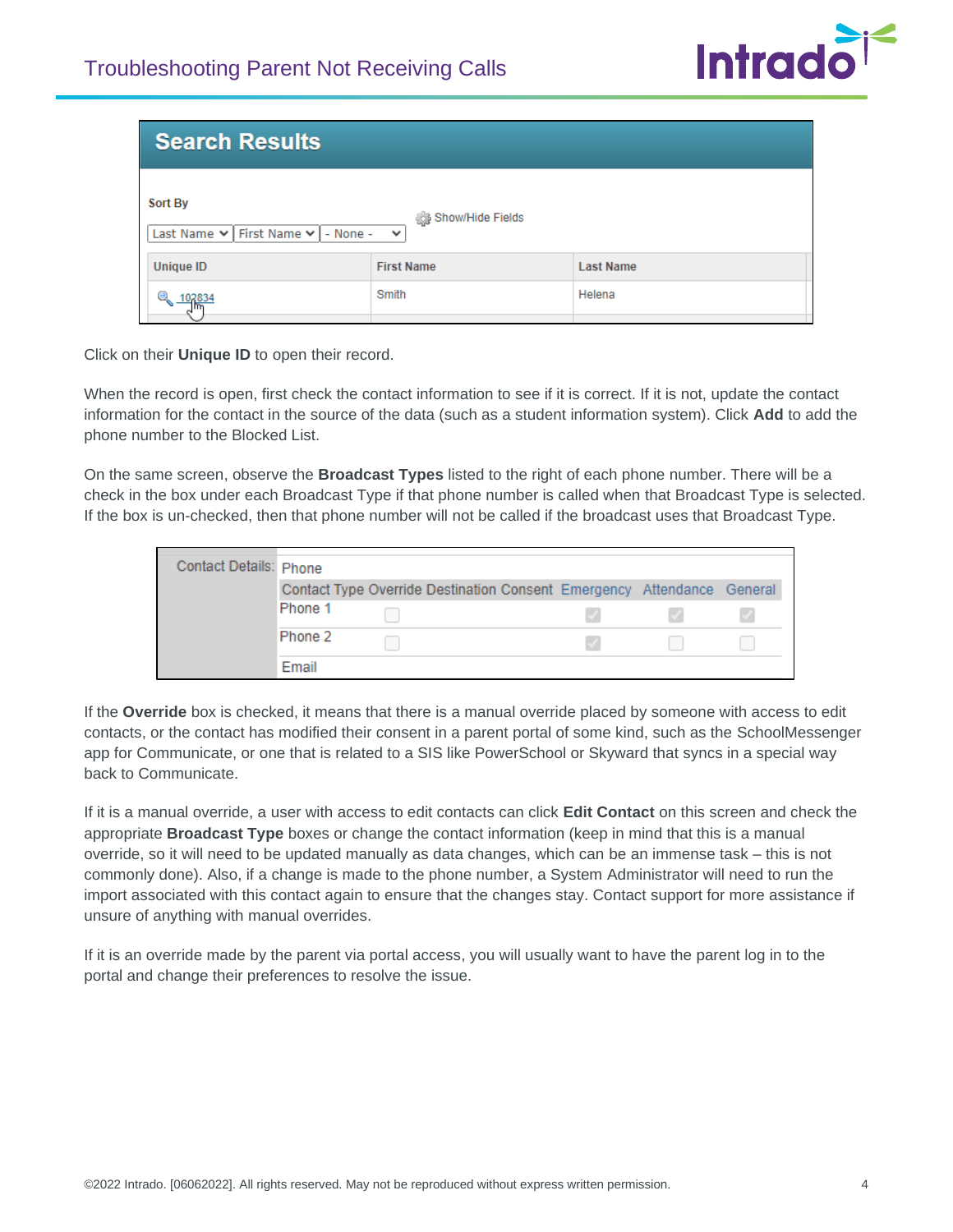

# <span id="page-4-0"></span>**Check Contact Information in SIS and Source of the Data**

One of the most common reasons that a parent would not receive a broadcast is that the contact information is incorrect, nonexistent, or not up to date. This could happen for various reasons, such as the parent changing their phone number, or adding another one, and just not having a chance to tell you yet. If this is the case, you will need to update the contact information in the student information system (SIS) or the source of the data if it is some other source. Then, sync the data back to Communicate to update the contact.

## <span id="page-4-1"></span>**Check the Blocked List**

If the contact information and settings are correct, but they are still not receiving them, check to see if the phone number is on the Blocked List. It may have been automatically blocked, or manually added.

Navigate to the **System** tab, then to the **Blocked Lists** sub-tab. Click on **Phone Calls / Text Messages**. It may just say Phone Calls if you do not have SMS enabled.

| <b>Dashboard</b>                               | <b>Broadcasts</b>           | <b>Reports</b> | <b>System</b>               | <b>Admin</b> |          |                      |                 |
|------------------------------------------------|-----------------------------|----------------|-----------------------------|--------------|----------|----------------------|-----------------|
| <b>Active Broadcasts</b>                       | <b>Completed Broadcasts</b> |                | <b>Repeating Broadcasts</b> |              | Contacts | <b>Blocked Lists</b> | <b>Monitors</b> |
| <b>Blocked Lists</b>                           |                             |                |                             |              |          |                      |                 |
| <b>Blocked Destination Types</b>               |                             |                |                             |              |          |                      |                 |
| Phone Calls / Text Messages<br>Email Addresses |                             |                |                             |              |          |                      |                 |
|                                                |                             |                |                             |              |          |                      |                 |

In the **Blocked Phones** section at the bottom, use the search field to search for the phone number. If it is there, there will be details of the blocking in the **Reason for Blocking** column, and the party that did the blocking in the **Blocked by** column.

If you see **SchoolMessenger** in the **Blocked by** column, it was probably auto-blocked by the program. There are various reasons why this could happen, but essentially a phone number will be auto-blocked if the system has failed to contact it a certain number of times over a certain period of time, relative to the broadcast frequency. Contact support for more details if needed.

To **remove** a phone number from the Blocked List, after you have followed all normal consent-related procedures necessary for your school or organization, click the **Delete** button to the right of the phone number. Sometimes, phone numbers may be blocked because they are disconnected and reconnected frequently, or other similar situations, and the phone numbers may have been blocked, but if they are definitely valid you can un-block them in this manner.